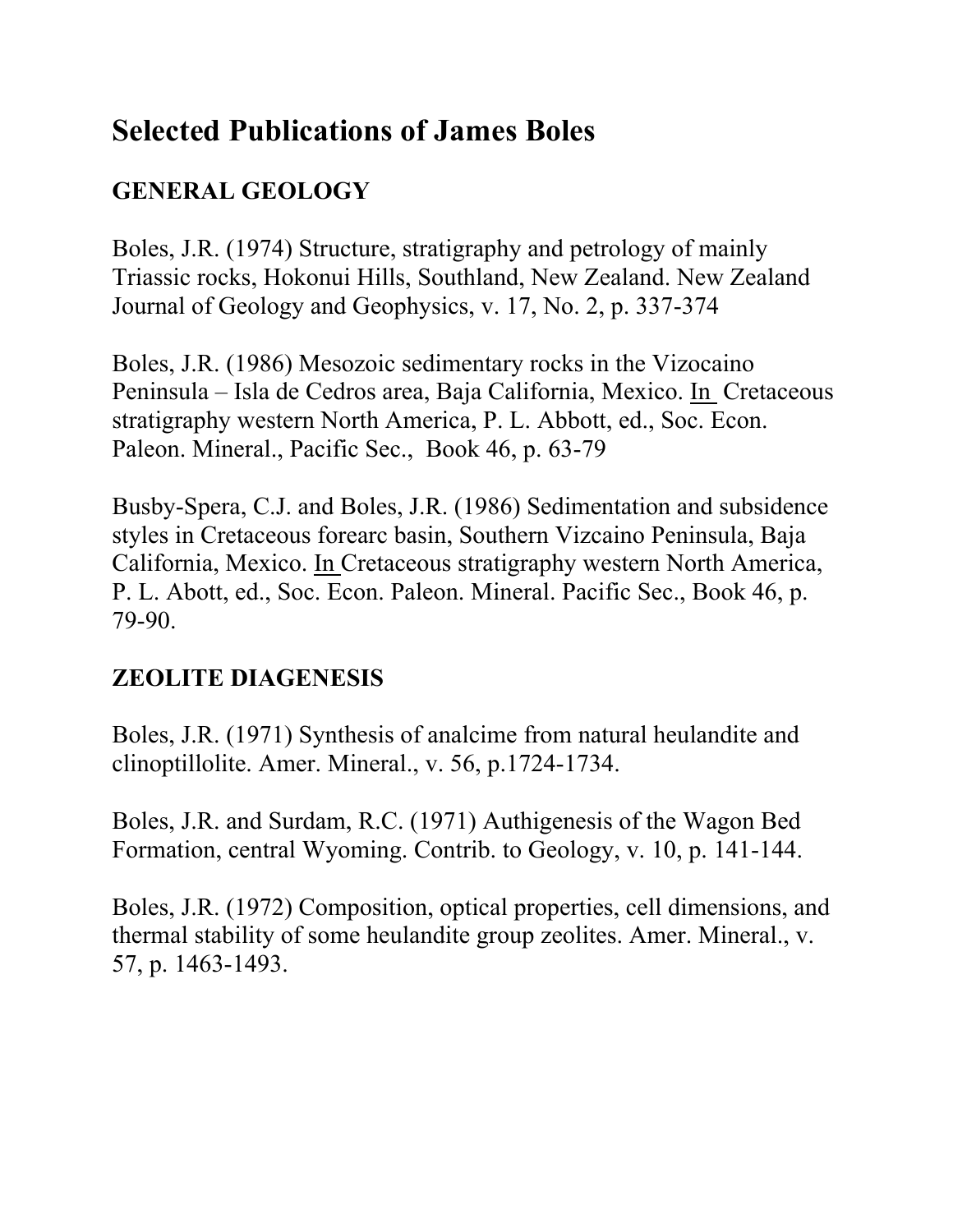Boles, J.R. and Surdam, R.C. (1973) A summary of authigenic aluminosilicates in the Green River and Wind River Basins of Wyoming. Wyoming Geol. Assoc. Guidebook,  $25<sup>th</sup>$  Field Conf., p. 149-152.

Boles, J.R. and Coombs, D.S. (1975) Mineral reactions in Triassic tuffs from the Hokonui Hills, New Zealand. Geological Society of America Bulletin, v. 86, p. 163-173.

Boles, J.R. (1977) Zeolites in low-grade metamorphic grades. In Mineralogy and Geology of Natural Zeolites, Mumpton (ed.), Mineral. Soc. Amer., Reviews in Mineralogy, v. 4, p. 103-135.

Boles, J.R. (1977) Zeolites in deep sea sediments. In Mineralogy and Geology of Natural Zeolites, Mumpton (ed.), Mineral Soc. Amer., Reviews in Mineralogy, v. 4, p. 137-163.

Boles, J.R. and Coombs, D.S. (1977) Zeolite facies alteration of sandstones in the Southland Syncline, New Zealand. Amer. Jour. Sci., v. 277, p.982-1012.

Boles, J.R. and Wise, W.S. (1978) Nature and origin of deep-sea clinoptilolite. In Natural Zeolites, Occurrence, Properties, Use. L.B. Sand and F. A. Mumpton, (eds.). Pergamon Press. Oxford, p. 235-243.

Surdam. R. C., and Boles, J.R. (1979) Diagenesis of volcanic sandstones. Soc. Econ. Paleon. And Mineral. Spec. Publ. No. 26, p. 227- 242.

Boles, J.R. and Surdam, R.C. (1979) Diagenesis of volcanogenic sediments in a Tertiary saline lake: Wagon Bed Formation, Wyoming. Amer. Jour. Sci., v. 279, p. 832-853.

Barnes, D., Boles J.R. and Hickey, J. (1984) Zeolite occurrences in Triassic-Jurassic sedimentary rocks, Baja California Sur, Mexico, 1984.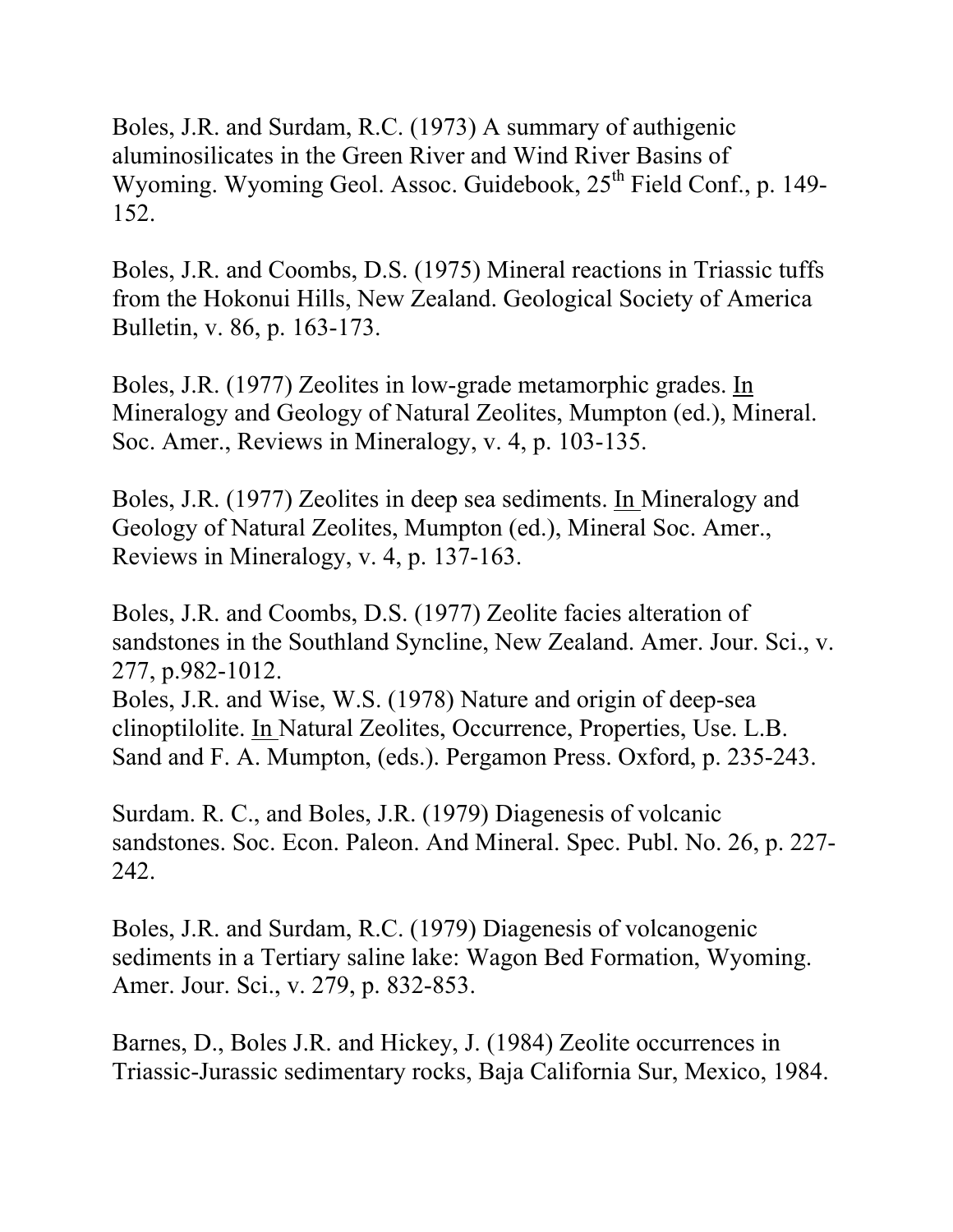Proceeding  $6<sup>th</sup>$  Intl. Zeol. Conference, D. Olson and A. Bisio, eds., p. 584-594.

Noh, J.H. and Boles, J.R. (1989) Diagenetic alteration of perlite in the Guryongpo, Republic of Korea. Clays and Clay Minerals, v. 37, p. 47- 58.

Boles, J.R. (1991) Diagenesis during folding and uplift of the Southland Syncline, New Zealand. New Zealand Journal of Geology and Geophysics, v. 34, p. 253-259.

Boles, J.R. (1992) Zeolites in petroleum reservoirs. Extended abstract published at the fourth Argentine Sedimentrology Meeting La Plata, Argentina.

Noh, J.H. and Boles, J.R. (1992) Origin of zeolite cements in Miocene sandstone, North Tejon Oil Field, California. Journal Sedimentary Petrology, v. 63, p. 248-260.

Boles, J.R. (2002) Review of Natural Zeolites: occurrence, properties, Applications. Canadian Mineralogist 40, 1521-1523.

#### **CLASTIC DIAGENESIS- GEOCHEMISTRY - GENERAL**

Boles, J.R. and Franks, S.G. (1979) Clay diagenesis in Wilcox sandstones of southwest Texas: Implications of smectite diagenesis on sandstone cementation. Jour. Sed. Petrol., v. 49, p. 55-70. *Documents smectite to illite reaction and the effect of the resulting cement components on sandstones. One of the earliest papers to document the interaction of shales with sandstones.*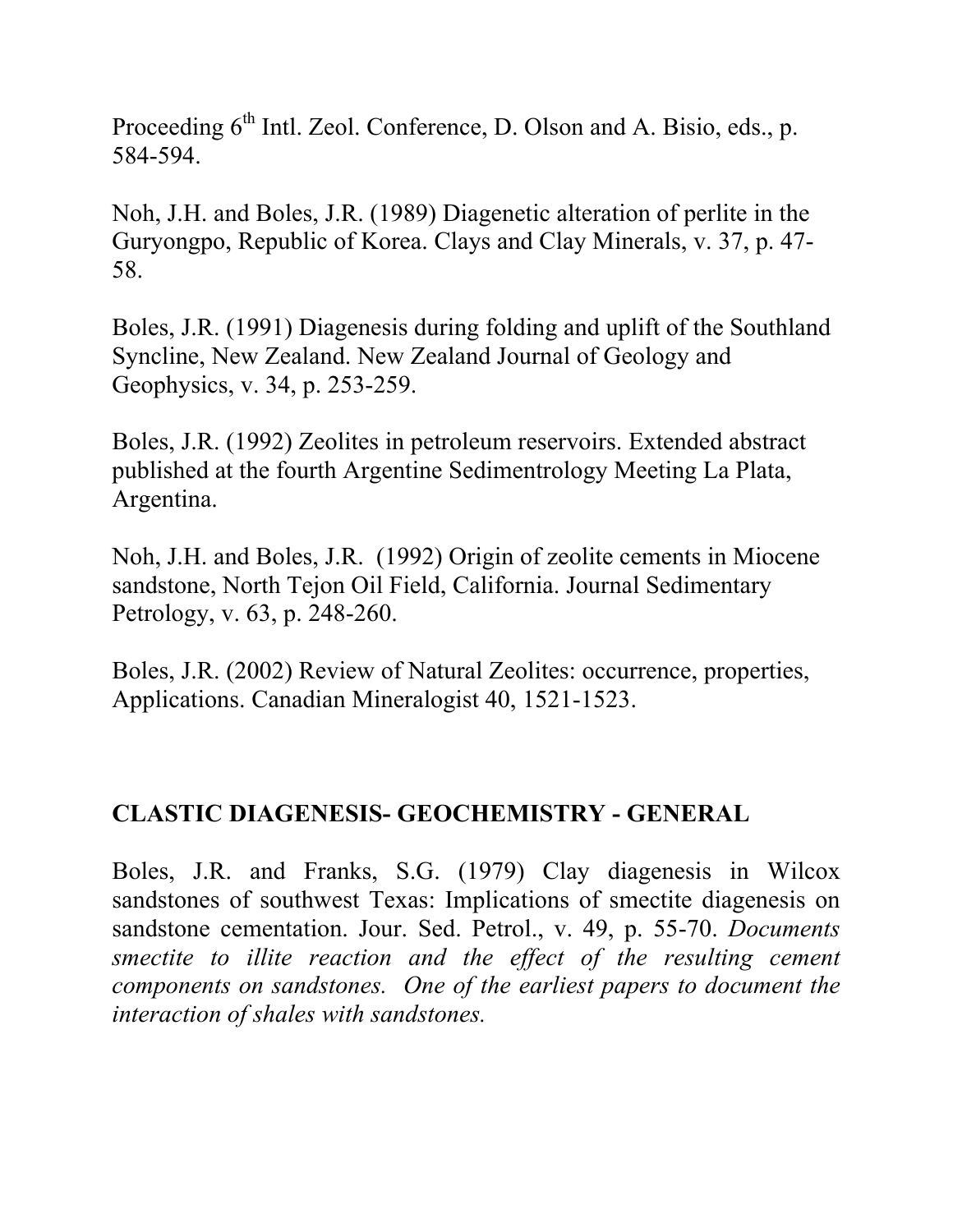Boles, J.R. (1980) Principles of chemical diagenesis with applications to sandstone cementation. In 1980 Fall Education Conf., Amer. Assoc. Petrol. Gcol. Short Course Notes, P. 1-82.

Boles, J.R. (1981) Clay diagenesis and effects on sandstone cementation (case histories from the Gulf Coast Tertiary). In Min. Assoc. Can. Short Course No. 7, Clays and the Resource Geologist, F.J. Longstaffe, (ed.), p. 148-168.

Boles, J.R. (1982) Principles of chemical diagenesis with applications in Gulf Coast Tertiary sadnstones. Am. Assoc. Petrol. Geol. Clastic Diagenesis School, San Diego, California, 86 p. Republished in 1963, 1984, 1985.

Boles, J. R. (1984) Secondary porosity reactions in the Stevens Sandstone, San Joaquin Valley, California. In Clastic Diagenesis (eds. D. A. Mcdonald and R. C. Surdam), Am. Assoc. Petrol. Geol. Mem. 37, p. 217-224. *Documentation of carbonate cement and extensive plagioclase dissolution at North Coles Levee.*

Boles, J.R. (1987) Six million year diagenetic history, North Coles Levee, San Joaquin Basin, California. In Diagenesis of Sedimentary Sequences (ed. J.D. Marshall). Goel. Soc. Spec. Publ. No. 36, pp. 191- 200. *Documents diagenetic history during the burial of an arkosic sandstone to depths of 3 km.* 

Boles, J.R. (1989) Chemical analyses as indicators of sandstone petrology: an example from the North Coles Levee reservoir, California. International Spectroscopy and Geochemistry Symposium Transactions, Schlumburger. Doll Research, Ridgefield, Conn., Appendix AA, p. 1-5.

Fisher, J.B. and Boles, J.R. (1990) Water-rock interaction in Tertiary sandstones, San Joaquin basin, California, USA.: Diagenetic controls on water composition. Chemical Geology, v. 82, p. 83-101. *Formation water analyses and their relation to temperature and diagenesis.*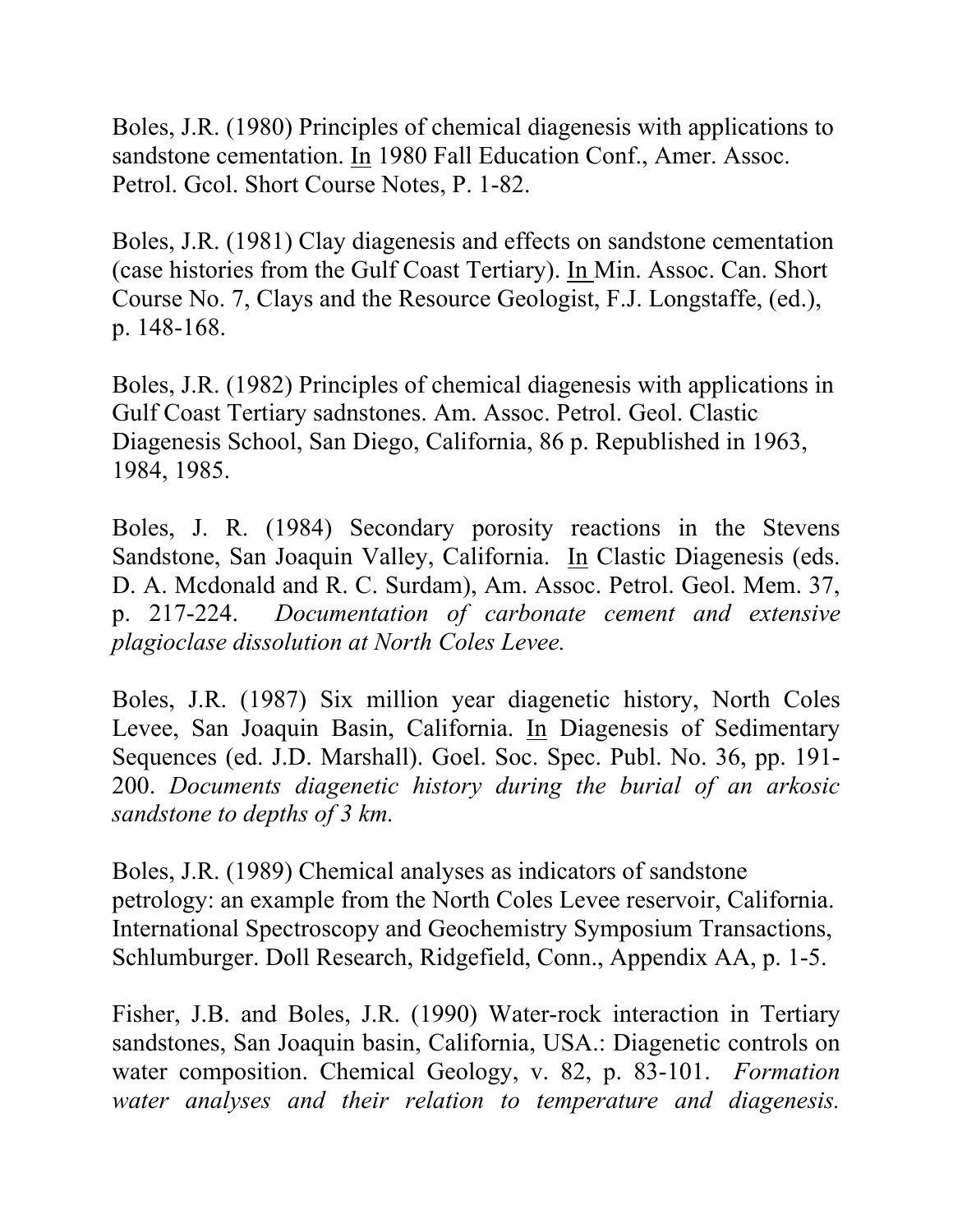*Documents formation water composition in San Joaquin oilfields including presence of organic acids and effects of plagioclase alteration on sodium-calcium content of water.* 

Boles, J.R. (1992) Evidence for oil-derived organic acids in reservoirs. Proceedings of the  $7<sup>th</sup>$  International symposium on Water-rock interaction, Park City, Utah., eds. Kharaka, Y.K. and A.S. Maest, p. 311- 314.

Boles, J.R. (1992) Diagenesis, eds. I.A. McIireath and D.W. Morrow. Sedimentology, v. 39, p. 171.

Boles, J.R. (1992) Prediction of reservoir quality through geochemical modelling, eds. I.D. Meshri and P.J. Ortoleva. Journal of Geochemical Exploration, v. 43, p. 293-297.

Boles, J.R. (1992) Diagenesis in a young arkosic hydrocarbon-bearing basin. Extended abstract published at the Fourth Argentine Sedimentology Meeting La Plata, Argentina.

Feldman, M.D., Kwon, S.T., Boles, J.R. and Tilton, G.R. (1993) Diagenetic mass transport in the southern San Joaquin Basin, California: Implications from the strontium isotopic composition of modern pore fluids. Chemical Geology, v. 110, p. 329-343. *Sr isotopic composition of San Joaquin oil field waters and their relation to feldspar and carbonate cement diagenesis.* 

Boles, J.R., Hickey, J.J. and Frank, K. (1996) Early diagenesis of Fe minerals in response to marine and fresh water processes: Point McIntyre Field, North Slope, Alaska. Proceedings of the Fourth International Symposium of the Geochemistry of the Earth's Surface, Bottrell, S.H. Editor, p. 39-42. *Fe minerals (siderite, chlorite, pyrite) resulting from meteoric waters mixing with marine waters.*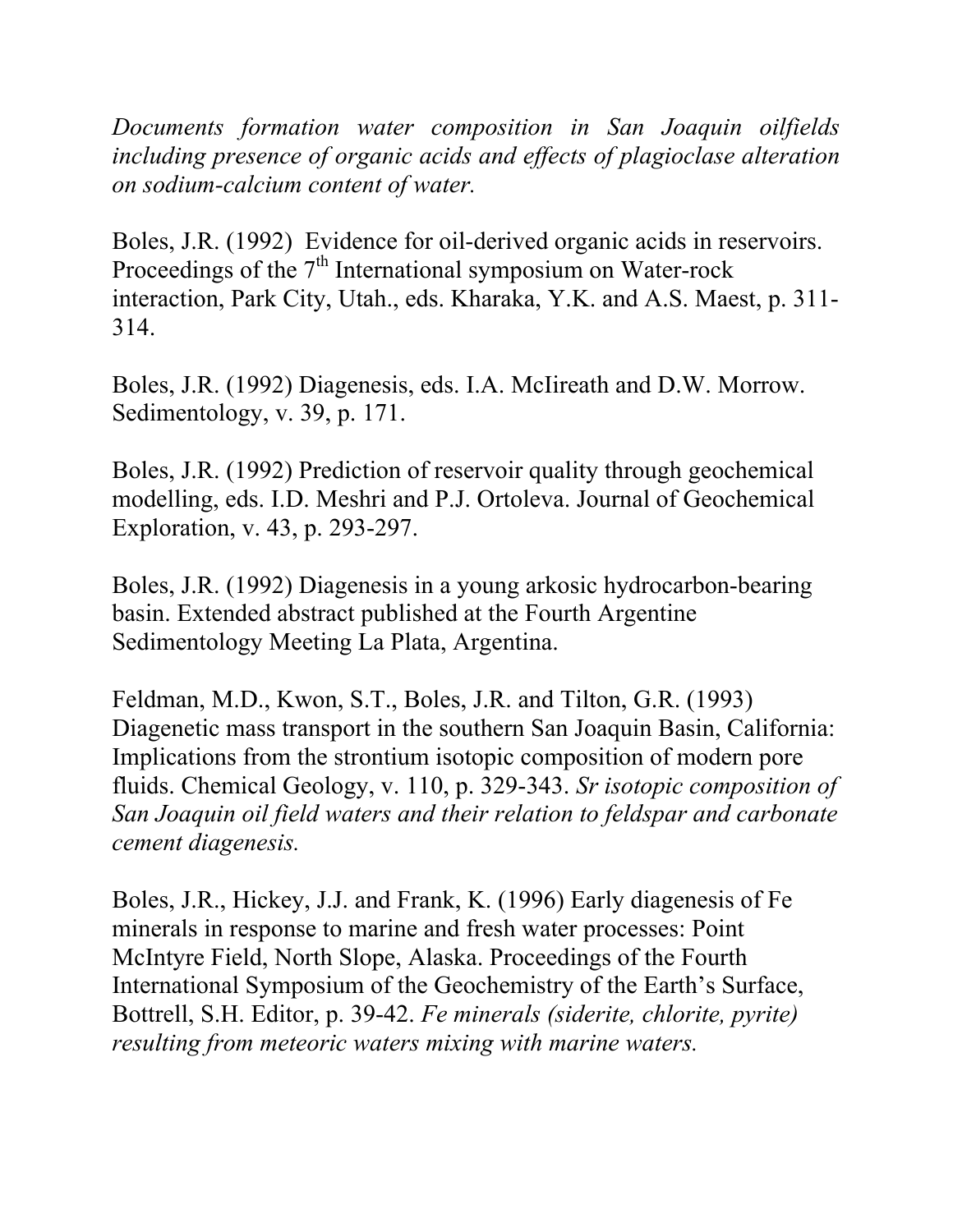Boles, J.R. and Hickey, J.J. (1997) Inhibition of quartz cementation by the presence of hydrocarbons, Point McIntyre Field, North Slope Alaska. Second International Conference on Fluid Evolution, Migration and Interation in Sedimentary Basins and Orogenic Belts. Belfast, Ireland 10-14 March, 1997. Extended Abstract Volume, eds J.P Hendry, P.F. Carey. J. Parnell, 272-274. *Quartz cementation inhibited in a gas cap.*

Wilson, A.M., Garvin, G. and Boles, J.R. (1999) Paleohydrology of the San Joaquin Basin, California. Geol Soc. Amer Bull., 111, 432-449.

Wilson, A.M., Boles, J.R. and Garven, G. (1999) Calcium mass transport and diagenesis of the Steven sandstone, San Joaquin basin, California. Geol. Soc. Amer. Bull. 112, 845-856.

Franks, S.G., Dias, R.F., Freeman, K.H., Boles, J.R., Holba, A., Fincannon, A.L. and Jordan, E.D. (2001) Carbon isotopic composition of organic acids in oil field waters, San Joaquin basin, California, USA. Geochim cosmochim Acta, 65, 1301-1310. *Demonstrates that the carbon isotopic composition of the carboxyl carbon is much heavier than the carbon in the alkane chain.*

*Orphan, V.J., Goffredi, S.K., Delong, E.F and Boles, J.R. (2003)* Geochemical Influence on Diversity and Microbial Processes in High Temperature Oil Reservoirs: Geomicrobiology Journal V. 20, p. 295- 311. *Microprobes in high temperature oil wells of the San Joaquin basin.* 

Rademacher, L., Clark, J.F. and Boles, J.R. (2002) Groundwater residence times and flow paths in fractured rock determined using environmental tracers in the Mission Tunnel; Santa Barbara County, California, USA: Environmental Geology 43, p. 557-567.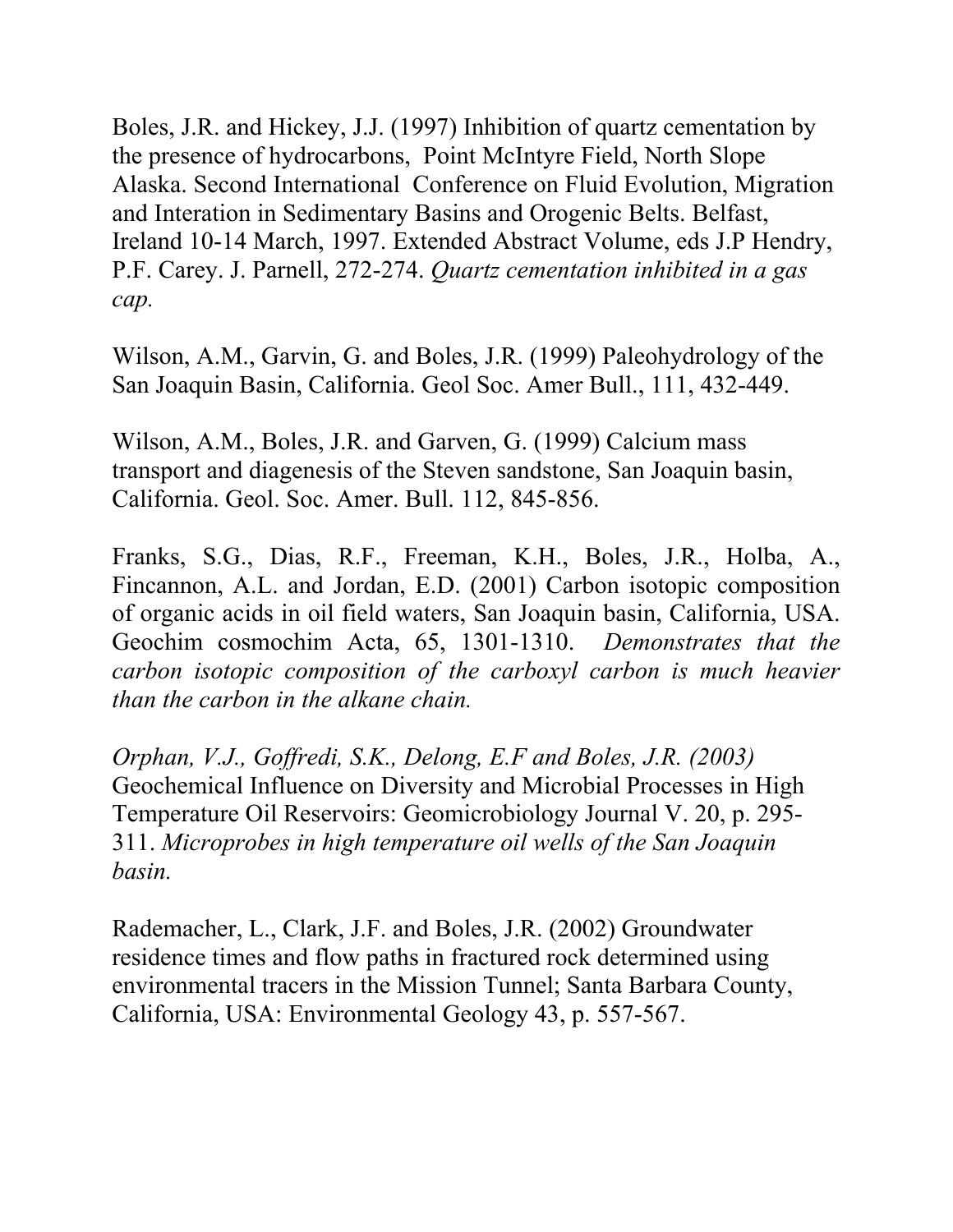## **CARBONATE CEMENT IN SANDSTONE**

Boles, J.R. (1978) Active ankerite cementation in the subsurface Eocene of southwest Texas. Contrib. Mineral Petrol., v. 68, p. 13-22. *Documents the reaction of calcite to ankerite in deeply buried sandstones. Shows the thermodynamic reason for the stability of Fe carbonate at high temperature and the importance of the smectite to illite transition to the process.*

Boles, J.R. and Ramseyer, K. (1987) Diagenetic carbonate in Miocene sandstone reservoir, San Joaquin Basin, California. Am. Assoc. Petrol. Geol. Bull., v. 71, no. 12, p. 1475-1487. *Documents carbonate cement history of turbidite sandstone throughout the San Joaquin basin using trace elements and isotopic studies.*

Schultz, J., Boles, J.R. and Tilton, G. (1989) Tracking calcium in the San Joaquin basin, Claifornia: A strontium isotopic study of carbonate cements at North Cole Levee. Geochimica et Cosmochim. Acta, v. 53, p. 1991-1999. *Documents plagioclase feldspar as a calcium source for sandstone carbonate cements.*

Wood, J.R. and Boles, J.R. (1991) Evidence for episodic cementation and diagenetic recording of seismic pumping events, North Coles Levee, California, U.S.A. Applied Geochemistry, v. 6, p. 501-521.

Hayes, M.J. and Boles, J.R. (1993) Evidence for meteoric recharge in the San Joaquin basin, California provided by isotope and trace element geochemistry. Marine and Petroleum Geology, v. 10, p. 135-144.

Lee, Y.Il. and Boles, J.R. (1996) Depositional control on carbonate cement in the San Joaquin basin, California. In Silicicalastic Diagenesis and Fluid flow: concepts and applications, SEPM Spec Publ. no. 55, 13- 22.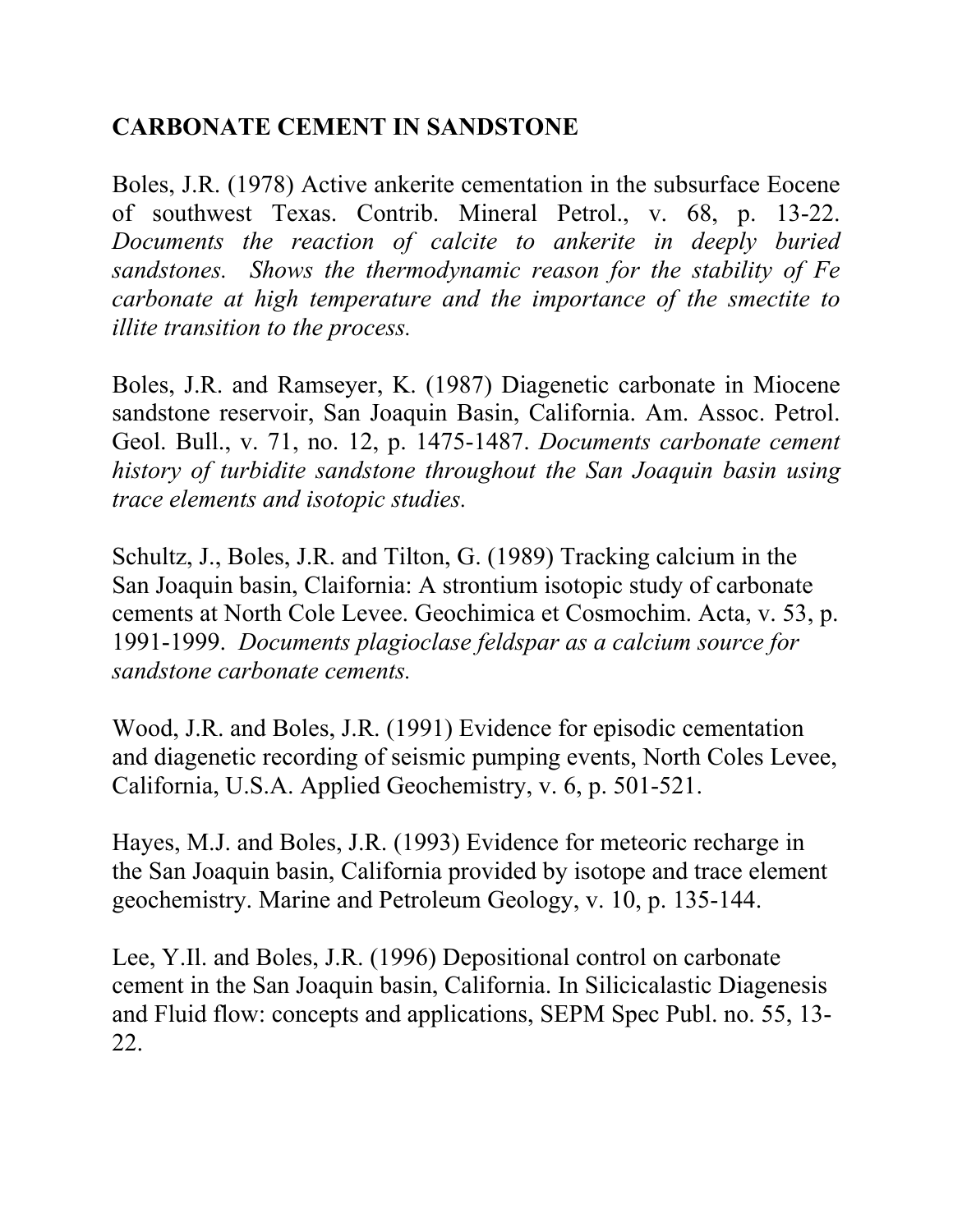Boles, J.R. (1998) Carbonate cementation in Tertiary sandstones of the San Joaquin Basin. International Association of Sedimentology Special Publication No. 26 Carbonate Cementation in Sandstones, Morad, S., Editor. P. 261-284. *Overview of carbonate cements history, including isotopic studies.*

Mostafa, F., Harrison, T.M., Grove, M., Coath, C.D. and Boles, J.R. (2001) In situ stable isotopic evidence for protracted and complex carbonate cementation in a petroleum reservoir, North Coles levee, San Joaquin basin, California, USA. Jour. Sed. Reser. 71, 444-458.

Boles, J.R. (2004) Rapid growth of meter-scale calcite speleothems in the Mission Tunnel, Santa Barbara, CA: Water Rock Interaction, Wanty and Seal (eds) II , Taylor and Francis group, London, p. 353-356

Giles, G.F. and Boles, J.R. (2007) Geochemical signatures of rapid calcium carbonate crystallization in well scales: Water Rock Interaction, Bullen and Wang (eds), Taylor and Francis group, London, p. 315-319.

Loyd, S.J., Dickson, J.A., Boles, J.R. and Tripati, A.K. (2014) Clumpedisotope constraints on cement paragenesis in septarian concretions: Journal of Sedimentary Research, v. 84, p.1170-1184.

## **CONCRETION PAPERS**

Boles, J.R., Landis. C.A. and Dale, P. (1985) The Moeraki Boulders anatomy of some septarian concretions. Jour. Sed. Pet., v. 55, p. 398- 406.

Thyne, G. and Boles, J.R. (1989) Isotopic evidence for origin of the Moeraki septarian concretions, New Zealand. Jour. Sed. Petrol., v. 59, p. 272-279.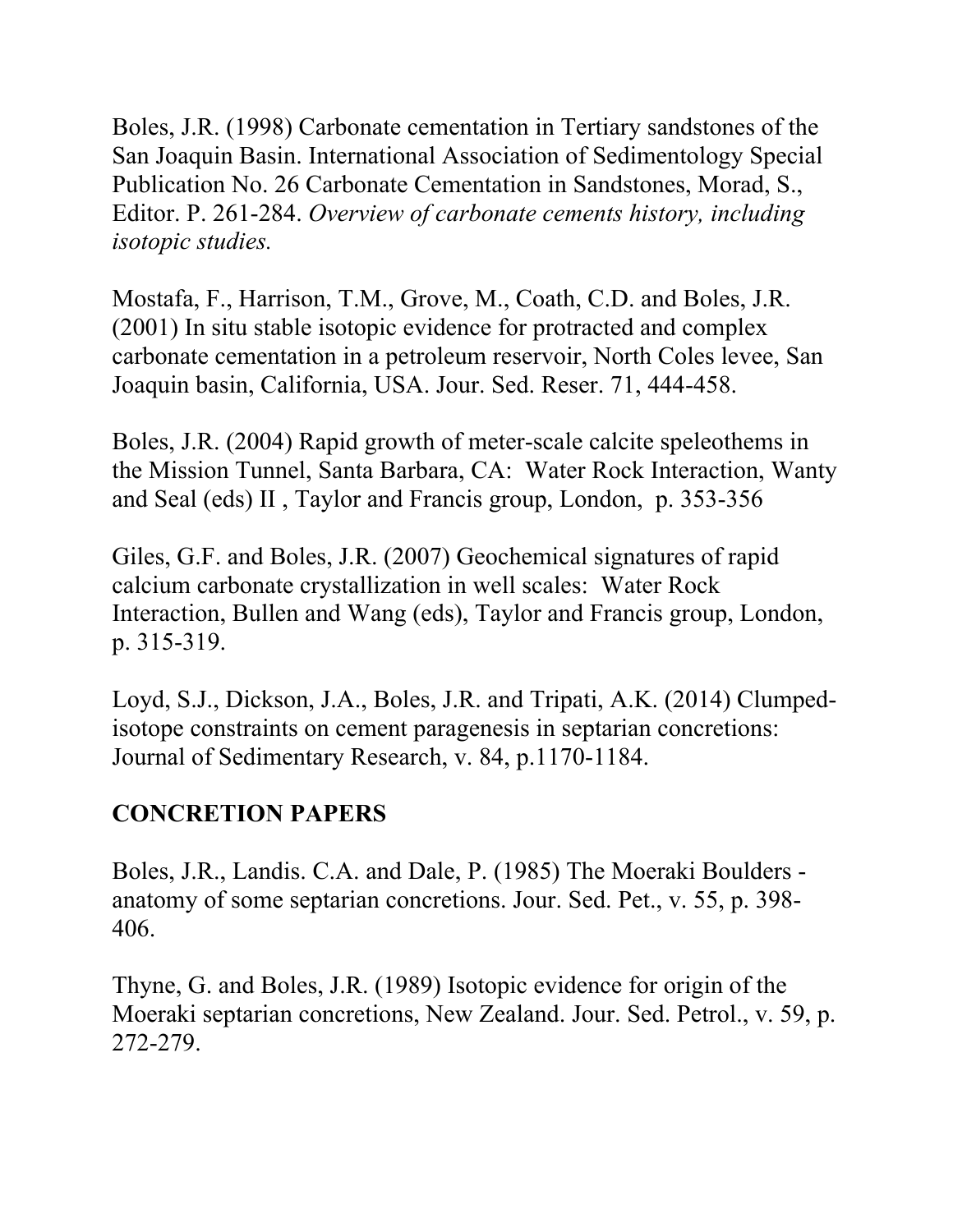## **FAULT DIAGENESIS-FLUID MOVEMENT**

Eichhubl, and Boles J.R. (1997) Scale and dynamics of fracture-related fluid flow in the Miocene Monterey Formation, coastal California. Second International Conference on Fluid Evolution, Migration and Interaction in Sedimentary Basins and Orogenic Belts. Belfast, Ireland 10-14 March, 1997. Extended Abstract Volume, eds J.P Hendry, P.F. Carey, J. Parnell, 81-84.

Eichhubl, P., and Boles, J.R. (1998) Vein Formation in relation to burial diagenesis in the Miocene Monterey Formation, Arroyo, Burro Beach, Santa Barbara, California: in Eichhubl, P., ed. Diagenesis, Deformation, and Fluid Flow in the Miocene Monterey Formation: Pacific Section SEPM Special Publication, 83, 15-36.

Boles, J.R. and Grivetti, M. (2000) Calcite cementation along the Refugio/Carneros Fault, Coastal California: A link between deformation, fluid movement and fluid-rock interaction at a basin margin: Jour. Geochem Exploration, 69-70, 313-316.

Eichhubl, P. and Boles, J.R. (2000) Focused fluid flow along faults in the Monterey Formation, coastal California. Geol Soc. Amer. Bull., 112, 1667-1679.

Eichhubl, P. and Boles, J.R. (2001) Rates of Fluid Flow in Fracture Systems – Evidence for Episodic Fluid Flow in the Miocene Monterey Formation, Coastal California. Amer Journal Science, 300, 571-600.

Boles, J.R., Eichhubl, P., Graven, G. and Chen, J. (2004) Evolution of a hydrocarbon migration pathway along basin-bounding faults: Evidence from fault cement: AAPG Bulletin V. 88, No. 7, p. 947-970.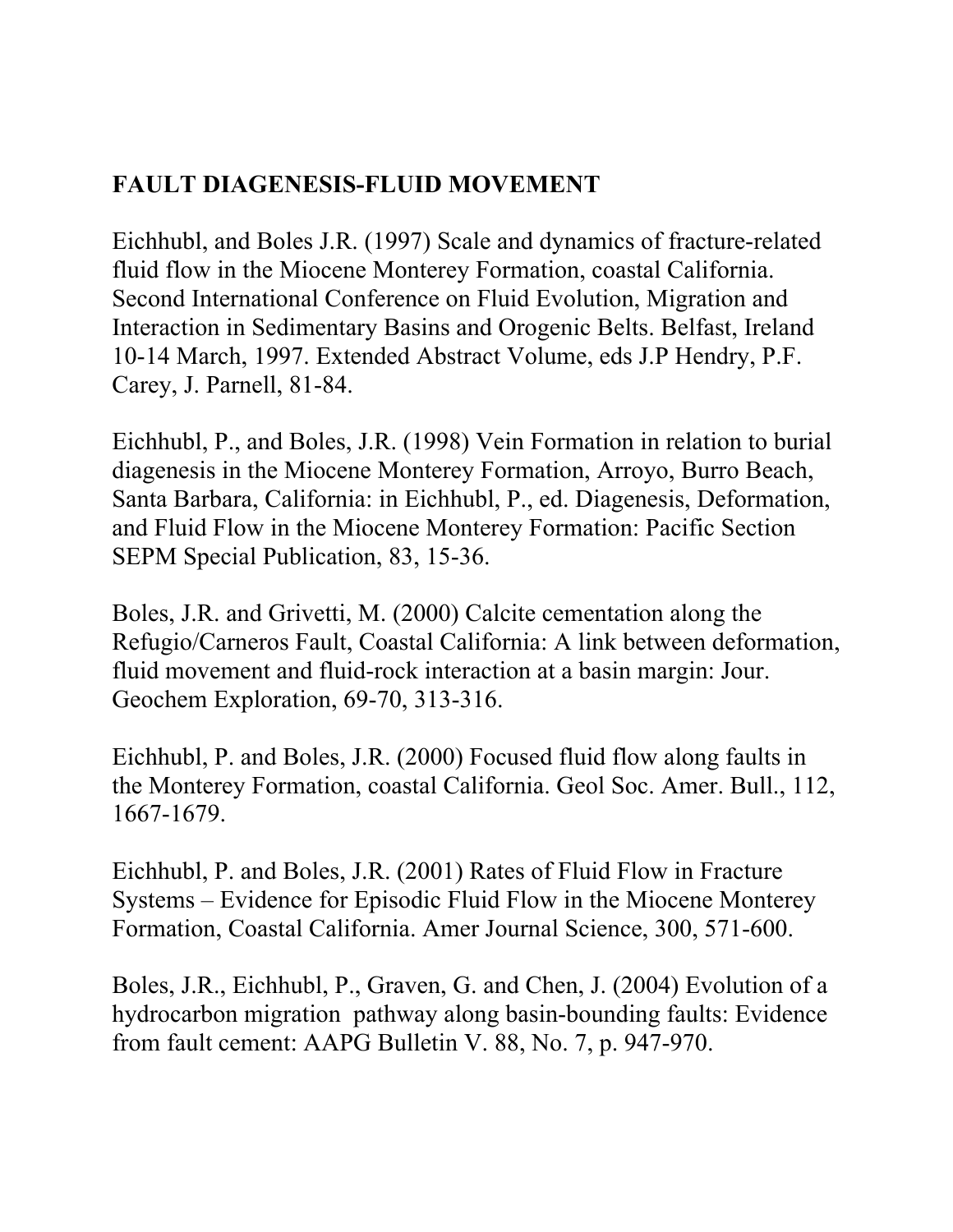Perez, R.J. and Boles, J.R. (2004) Mineralization, fluid flow, and sealing properties associated with an active thrust fault: San Joaquin basin, California: AAPG Bulletin V. 88, No. 9, p. 1295-1314.

Boles, J.R., Homer, S. and Garven, G. (2010) Permeability Estimate for the South Ellwood Fault: Society of Petroleum Engineers, Publ # 133613, 10 p. *Estimates permeability along a 1 km deep fault from changes in gas seepage rates.* 

Jung, B., Garven, G. and Boles, J.R. (2015) The geodynamics of faults and petroleum migration in the Los Angeles Basin, California: Journal of Science, vol. 315, page 412-459.

Boles, J.R., Garven, G., Camacho, H., Lupton , J.C. (2015) Mantle Helium Along the Newport-Inglewood Fault Zone, Los Angeles Basin, California -- A Leaking Paleo-Subduction Zone. to be published in Geochemistry, Geophysics, Geosystems, July 2015

#### **LANDSLIDES--SPONTANEOUS COMBUSTION**

Mariner, R.H., Minor, S.A., King, A.P., Boles, J.R., Kellogg, K.S., Evans, W.C., Landis, G.A., Hunt, A.G. and Till, C.B. (2008) A landslide in Tertiary marine shale with superheated fumaroles, Coast Ranges, California: The Geological Society of America. V. 36, no. 12, p. 959- 962. *Temperatures up to about 250°C from spontaneous combustion apparently triggered by pyrite oxidation.* 

Boles, J.R., Miller , G. F., and T.D., Wright (2010) Modern oil generation and pyrolysis at  $>800^{\circ}$ C from spontaneous combustion in a landslide of Miocene shale, California: Geol. Soc. Amer. National Mtg., Denver, Colorado. *Spontaneous combustion resulting from oxidation in a landslide. Extremely high temperatures due to generation and combustion of oil.*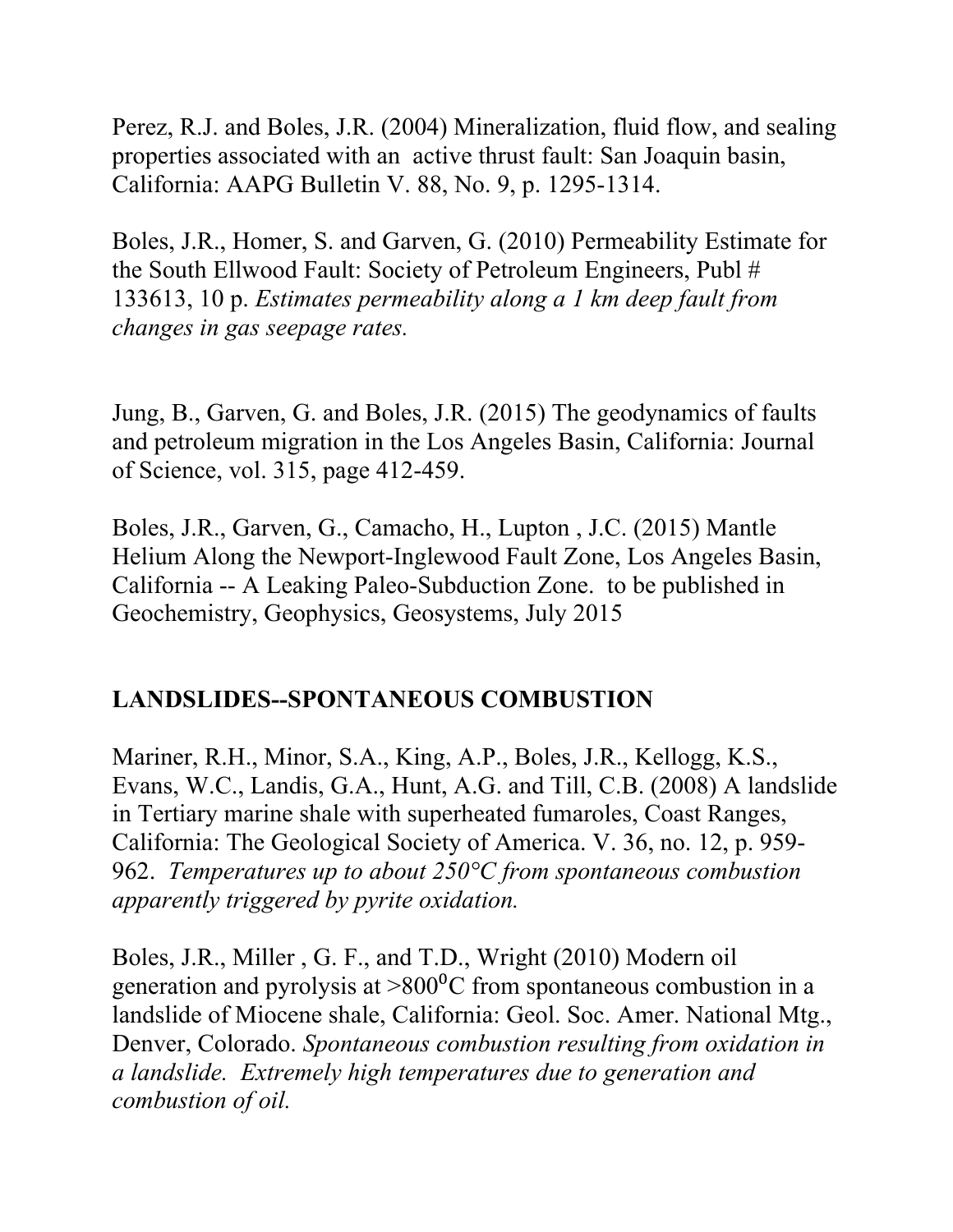## **FELDSPAR DIAGENESIS**

Boles, J.R. (1982) Active albitization of plagioclase, Gulf Coast Tertiary. Amer. Jour. Sci., v. 282, p. 165-180. *First documentation of P-T and fluid composition conditions of albitization.*

Boles, J.R. and Ramseyer, K. (1988) Albitization of plagioclase and vitrinite reflectance as paleothermal indicators, San Joaquin Basin. In Studies of the Geology of the San Joaquin Basin (ed. S. A. Graham), Pacific Section SEPM, vol. 60, p. 129-139.

Schultz, J., Boles, J.R. and Tilton, G. (1989) Tracking calcium in the San Joaquin basin, Claifornia: A strontium isotopic study of carbonate cements at North Cole Levee. Geochimica et Cosmochim. Acta, v. 53, p. 1991-1999. *Classic study using Sr isotopes to identify that calcium in carbonate cements originated from plagioclase.*

Hayes, M.J. and Boles, J.R. (1992) Volumetric relations between dissolved plagioclase and kaolinite in sandstones: implications for aluminum mass transfer in the San Joaquin basin, California. Society Econ. Paleon. Mineral, Special Publication No. 47, p. 110-123. *Demonstrates that aluminum usually conserved at a thin section scale.* 

Ramseyer, K., Boles, J.R. and Lichtner, P.C. (1992) Mechanism of plagioclase albitization. Jour. Sed. Petrol., v. 62, p. 349-356.

Ramseyer, K., Diamond, L.W. and Boles, J.R. (1993) Authigenic K-NH4-feldspar in sandstones: A fingerprint of the diagenesis of organic matter. Journal of Sedimentary Petrology, v. 63, p. 1092-1099. *One of*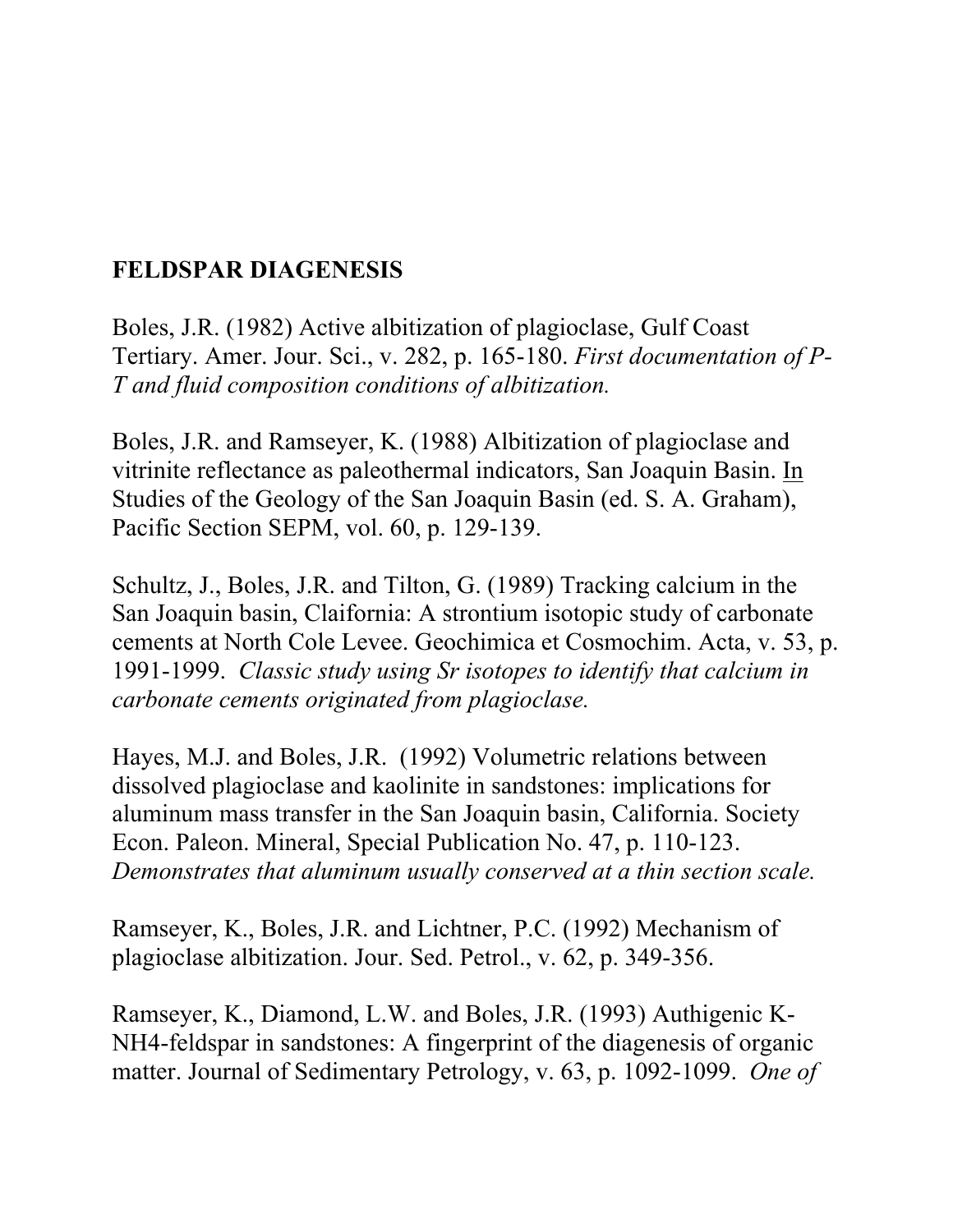*the earliest documentations of NH4 feldspar forming from ammonium released by early organic diagenesis.*

Hirt, W.G., Wenk, H.R. and Boles, J.R. (1993) A mechanism for the albitization of plagioclase cores in the Steven sandstone (Moi.), San Joaquin Basin, California, and the Frio Formation (Olig.) Gulf Coast Texas – a TEM/AEM study. Geological Society of America Bulletin, v. 105, p. 708-714.

Lee, Y. II and Boles, J.R. (1995) Feldspar Diagenesis and Reservoir History of the Miocene Temblor Formation, Kettleman North Dome, California, USA. Korean Journal of Petrol, Geol., V. 3, No. 1, p. 16-27.

Perez, R. and Boles, J.R. (2005) An empirically derived kinetic model for albitization of detrital plagioclase. Amer. J. Sci. 305, 312-343. *Paper relates albitzation to the time-temperature burial history.*

#### **HYDROCARBON SEEPAGE**

Boles, J.R., Cark, J.F., J.F., Washburn, L. and Leifer, I. (2001) Temporal variation in natural methane seep rate due to rides and other factors, Coal Oil Point area, California. Jour. Geophysical Research. 106. 27077- 27086. *First analysis of tidal effects on seepage at an offshore seep capture tent. Showed high tide suppressed seep flux by about 8%.* 

Boles, J.R., Eichhubl, P., Graven, G. and Chen, J. (2004) Evolution of a hydrocarbon migration pathway along basin-bounding faults: Evidence from fault cement: AAPG Bulletin V. 88, No. 7, p. 947-970. *Evidence of early hydrocacron migration from breaking of seals at time scales of about a few hundred thousand years. Oldest record of hydrocarbon seepage from the SB Channel, based on dating of calcite at 120,000 to*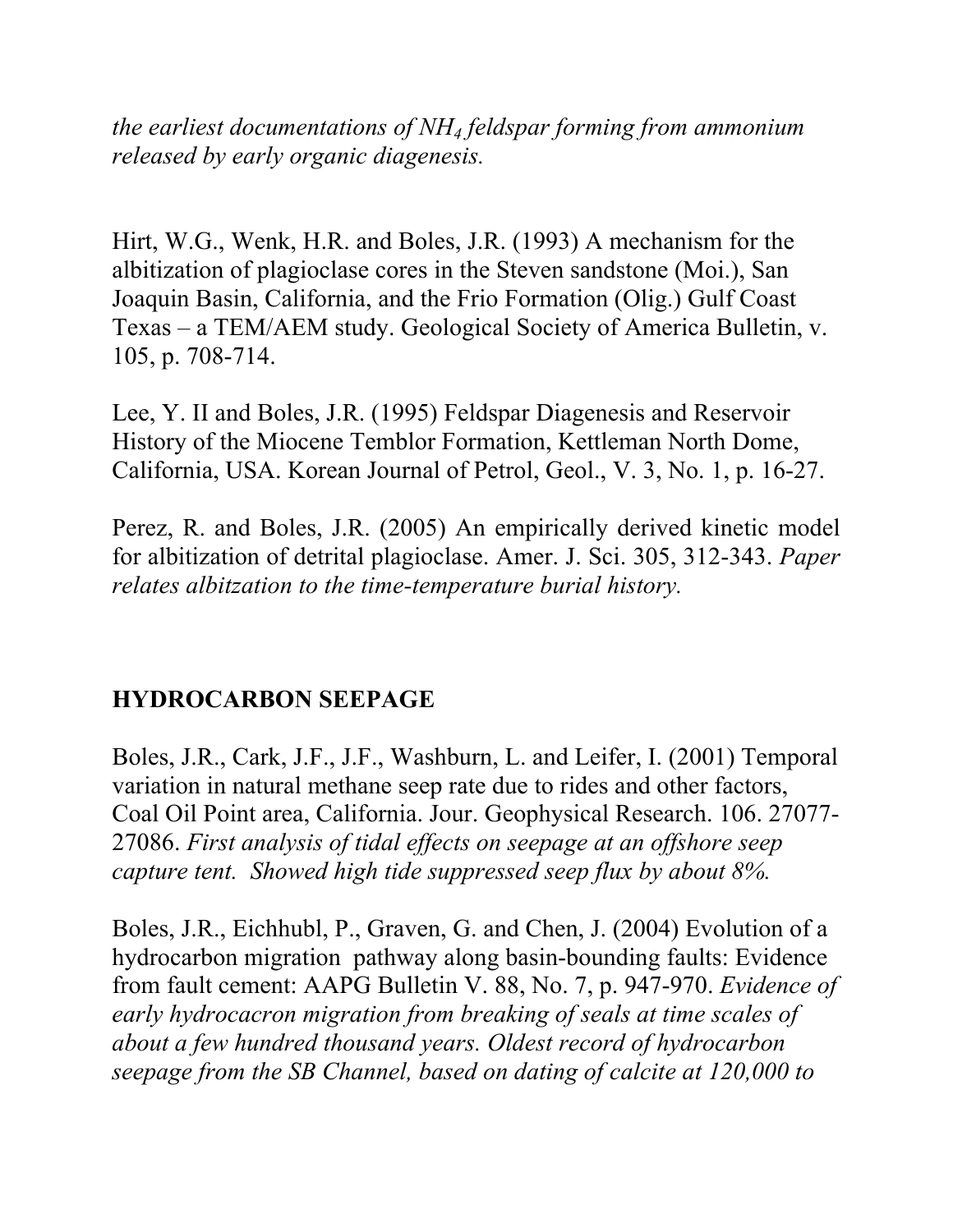*500,000 years. Indicates breaking of overpressured basin seals occurred at about this time*

Leifer, I. and Boles, J.R. (2005) Turbine tent measurements of marine hydrocarbon seeps on subhourly timescales: Journal of Geophysical Research V. 110, p.551-568.

Leifer, I. and Boles, J.R. (2006) Corrigendum to: Measurement of marine hydrocarbon seep flow through fractured rock and unconsolidated sediment: Marine and Petroleum Geology, Vol. 23, p. 401.

Boles, J.R., Horner, S., and G. Garven (2010) Permeability estimate for the South Ellwood fault: SPE Western Regional Meeting, May 27-29, Anaheim, California. SPE Paper 133613, 10p. *Estimates permeability along a 1 km deep fault from changes in gas seepage rates.* 

Boles, J.R., Edwards, M., Kamerling, M. and Valentine, D. (2012) Oil Seeps and Geology of the Santa Barbara Channel: 2012 AAPG Annual Convention Field Trip Guide, Coast Geological Society, 67 p.

## **PRESSURE SOLUTION-ELECTROCHEMICAL**

Boles, J.R. and Johnson, K. (1983) Influence of mica surfaces on porewater pH. Chem. Geology, v. 43, p. 303-317. *Early paper discussing the surface effects of muscovite verses biotite and their different effects on pore water chemistry. Fundamental experiments showing mica's ability to consume hydrogen ion and influence pH near the mica surface, which may cause carbonate/pyrite precipitation in biotite cleavage.*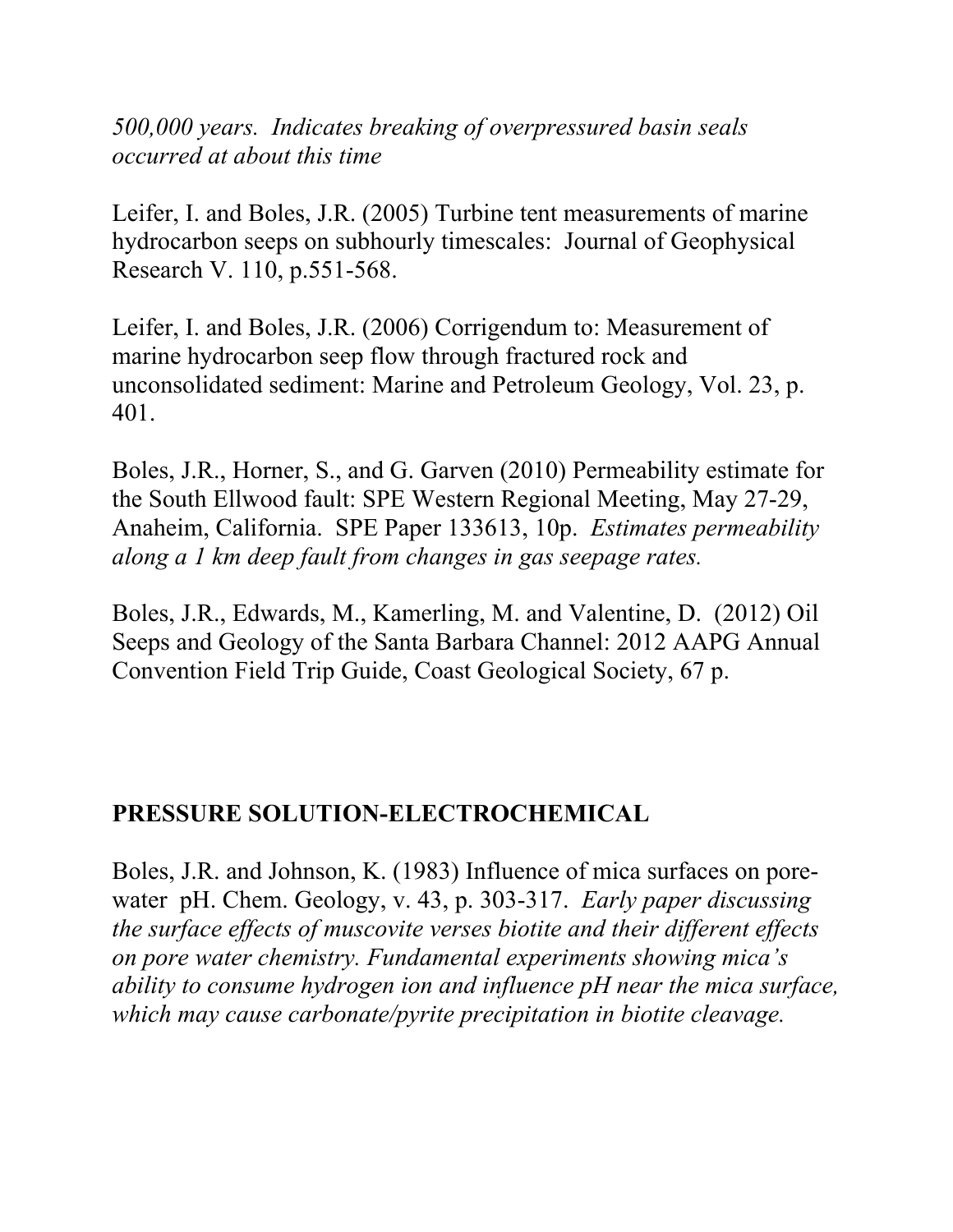Alcanter, N., Iraelachivilli, J. and Boles, J.R. (2003) Forces and ionic transport between mica surfaces: implications for pressure solution. Geochim Cosmochim Acta 67, 1289-1304.

Anzalone, A., Boles, J.R., Greene, G., Young, K., Israelachvili, J. and Alcanter, N. (2006) Confined fluids and their role in pressure solution: Chemical Geology, v. 230, p. 220-231.

Meyer, E.E., Boles, J.R., Greene, G., Israelachvili, J. and Alcanter, N. (2006) Experimental investigation of the dissolution of quartz by a muscovite mica surface: Implications for pressure solution: Journal of Geophysical Research, Vol. 111, B08202.

Greene, G.W., Kristiansen, K., Meyer, E.E., Boles, J.R. and Israelachvili, J.N. (2009) Role of electrochemical reactions in pressure solution: Geochimica et Cosmochimica Acta, v. 7, p. 2862-2874. *Seminal paper showing the effect of electrochemical potential resulting from overlapping double layers and its effect on quartz dissolution.* 

Kristiansen, K., Valtiner, M., Greene, G.W., Boles, J.R. and Israelachvili, J.N. (2011) Pressure solution – The importance of the electrochemical surface potentials : Geochim Cosomochim Acta, 75, 6882-6892*. Seminal paper showing the effect of electrochemical potential resulting from overlapping double layers and its effect on quartz dissolution. Fundamental experimental and petrographic evidence showing that electrical chemical potential is the driving force for "pressure solution".*

#### **CONCRETION PAPERS**

Boles, J.R., Landis. C.A. and Dale, P. (1985) The Moeraki Boulders anatomy of some septarian concretions. Jour. Sed. Pet., v. 55, p. 398- 406.